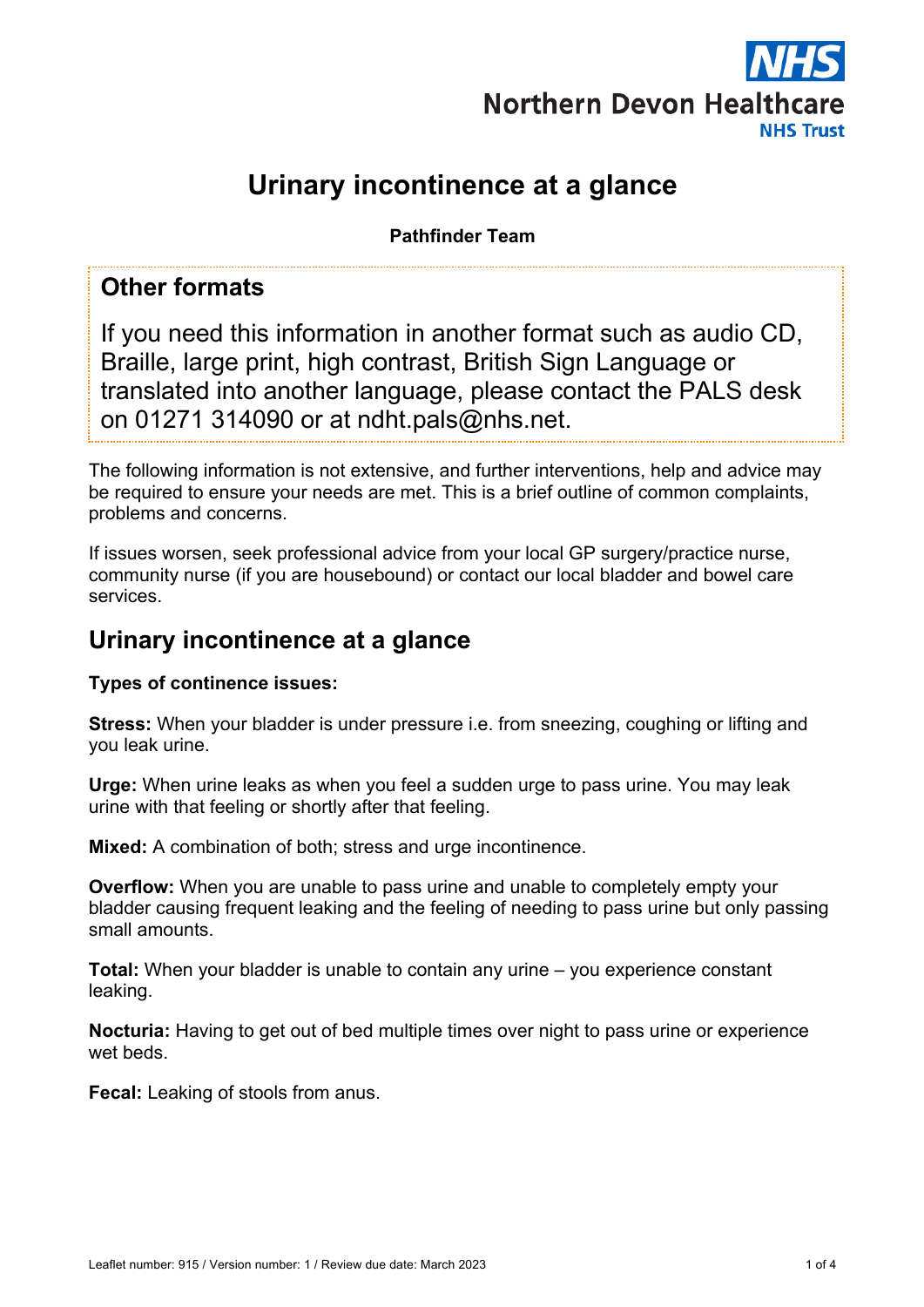## **Steps to take which can ease urinary incontinence**

- Make sure you are drinking enough aim for 3-4 pints (1.5-2 litres) in 24 hours. Avoid having large drinks in one go; this can cause receptors in your bladder to become aggravated and increase urgency and frequency in passing urine.
- Switch to decaffeinated drinks. Avoid squash with artificial sweeteners/reduced sugar, and energy drinks.
- Reduce alcohol intake and fizzy drink consumption.
- Avoid some herbal teas such as green, fennel, nettle, dandelion and hibiscus tea. Also avoid any drink containing high vitamin C.

Switching to non-irritant drinks such as water, milk, ordinary squash, decaffeinated tea or coffee can reduce some bladder problems.

## **Exercise for pelvic floor**

### **What is a pelvic floor?**

Both men and women have pelvic floor muscles.

A pelvic floor is a muscle at the bottom of your pelvis which is attached to the pubic bone at the front and the coccyx at the back. These muscles support the pelvic organs and help to close the outlet from bowls and bladder keeping leakages at bay.

Just like any muscle, it needs to be exercised to stay strong.

### **How to find the pelvic floor**

Sit comfortably and breathe normally. Imagine you are trying to stop yourself from passing wind. Try not to clench your buttocks. Once you have done this, try pulling your back passage up towards your navel.

### **Exercises**

Once you have managed to find your pelvic floor and practiced pulling the muscle up as though in a line or on a piece of string, try and hold the muscle at the top for 10 seconds, then relax for 5 seconds. Repeat this up to 10 times if able. If not, do it as often as you can and build up to 10 seconds 10 times.

These can be done either sitting or standing. Try and do these when you are not busy or doing something else.

#### **It can take 3-6 months to start seeing an improvement! KEEP GOING!**

## **Bladder retraining**

It is very natural to feel the need to rush to the toilet urgently. However, by doing this you are increasing the need to pass urine more often which can cause urge incontinence.

The 'urge' feeling may be a sign your bladder is filling, but this can go away if you can learn to ignore it.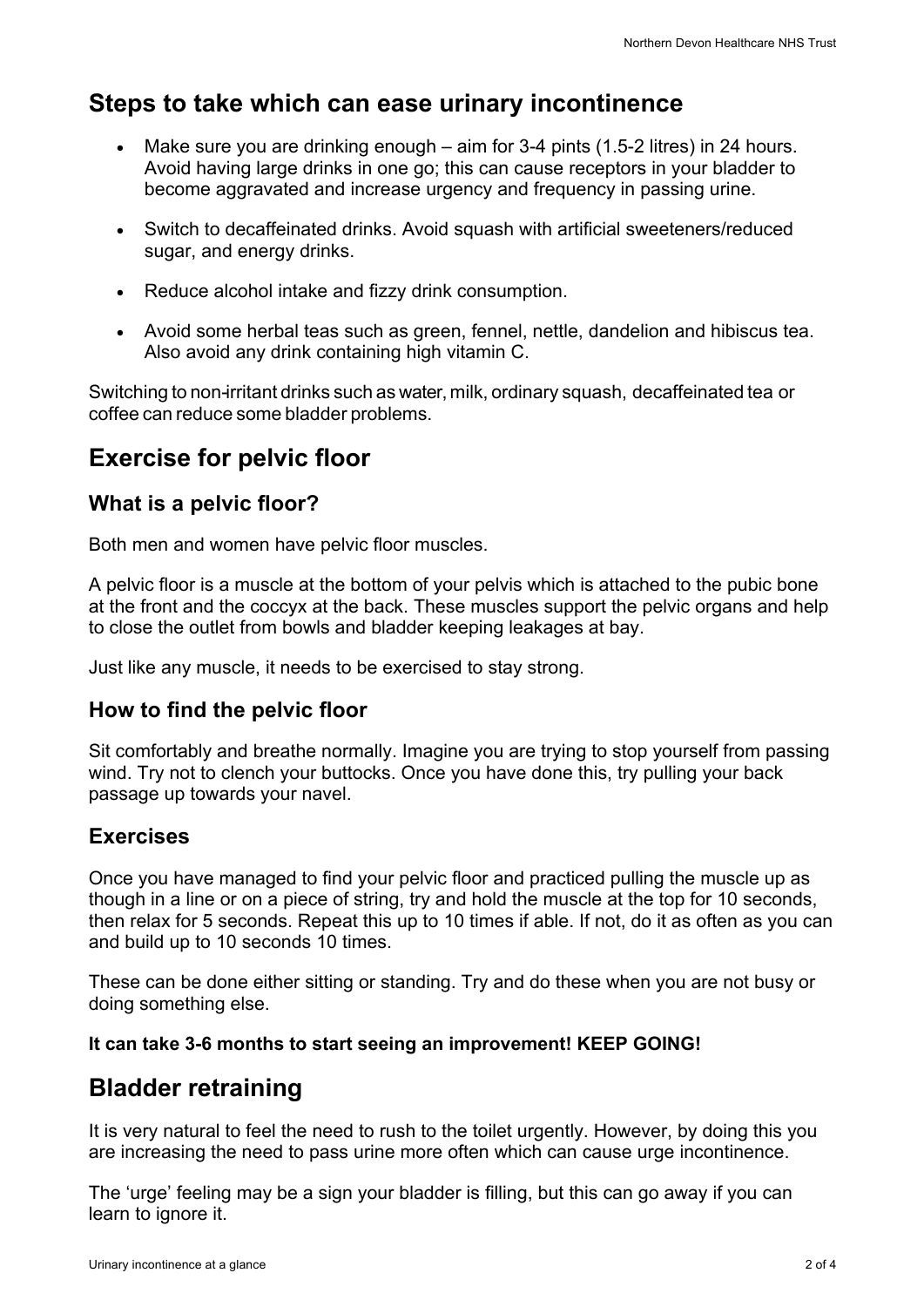### **How to control the 'urge':**

If safe to do so, stand or sit still (maybe on the edge of the chair).

Take a couple of deep breaths expanding your chest and stomach, but not your lower tummy.

Remember your bladder can hold up to 1 pint (1/2 a litre) of urine comfortably and fills very slowly (1-2mls per minute).

Squeeze your pelvic floor muscle for about 20 seconds. This can help 'switch off' the bladder signals to the brain.

Once you have gained control, walk to the toilet at a normal pace. If the 'urge' feeling returns, stand still (if safe to do so) and regain control.

Once you have mastered this, you can then increase the periods of time to wait to avoid rushing. Hold for 2 minutes, then 3-5 minutes, then 5-7 minutes.

Mental distraction can also help; try counting backwards from 100.

You will find that you need to pass urine less often as your bladder re learns how to stretch.

If you find that you are experiencing incontinence, there are many products available in supermarkets/chemists. They can be found for both men and women and in many different styles, sizes and fittings. By using these products, it can ease concerns/anxiety of leaking urine. Using these items can reassure that any leakage will be contained.

## **Bladder and bowel care team**

Our bladder and bowel care team comprises of specialist nurses and specialist physiotherapists. If a referral has been made to the bladder and bowel care team, please be aware there will be documents to complete and to be sent back prior to an appointment being made.

If you are housebound and have requested a referral for further advice and help with urinary incontinence, your referral will be sent to your local community nursing team who will be able to assist you either in one of their clinics, in your own home, or over the telephone.

Be assured if you would like a companion to your appointments, this is welcomed. Please ensure you inform the nurse at time of booking your appointment.

Many products can be sourced in local supermarkets, pharmacies and online. This may be of some reassurance while you are waiting for your appointment.

If you are suffering from any lower urinary tract symptoms, please contact your GP or healthcare staff who are looking after you for advice.

#### **Team locations and contact numbers:**

North and Mid Devon – Crown Yealm House, South Molton Tel: 01392 675336

South Devon – Newton Abbot Hospital Tel: 01626 324685